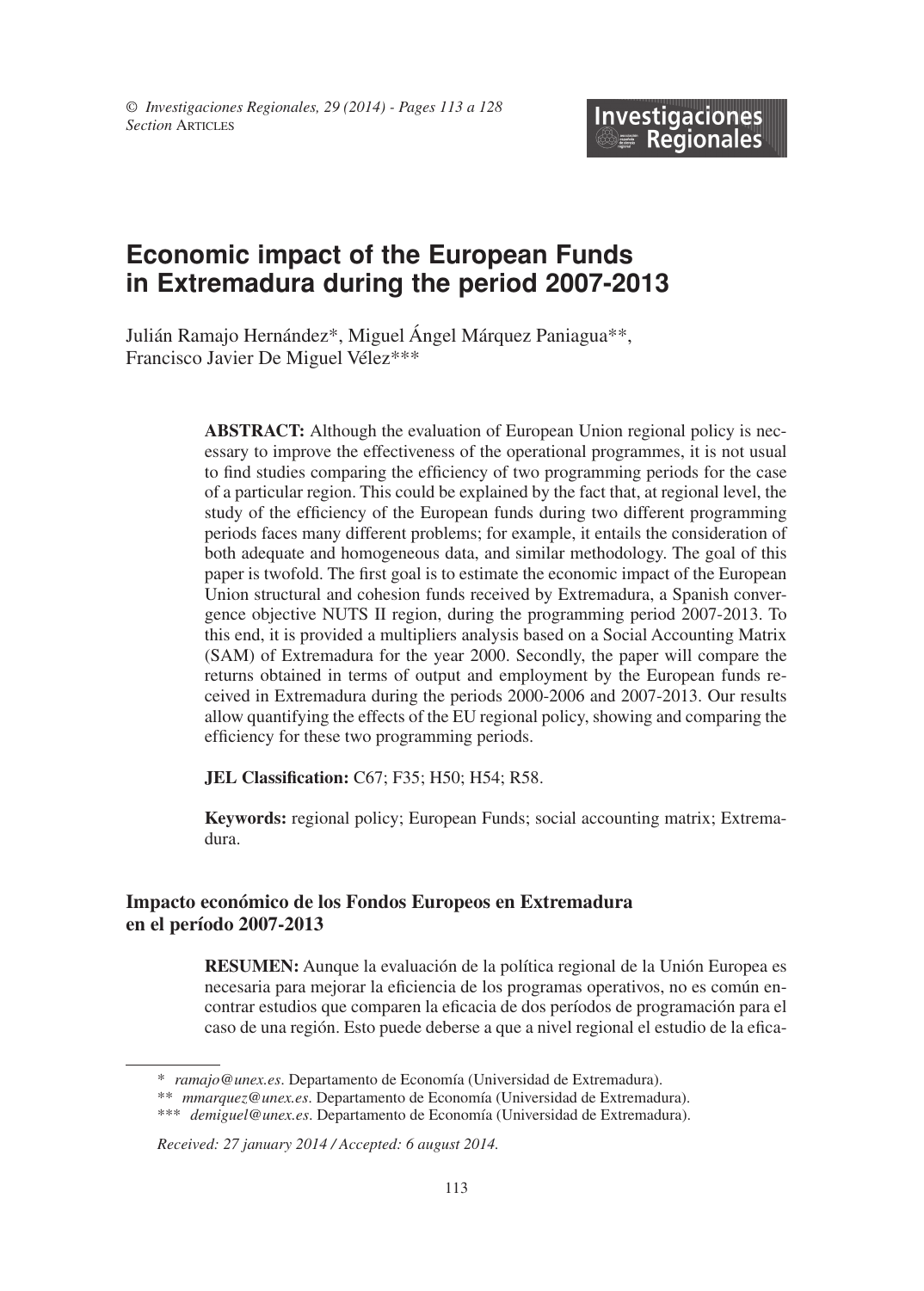cia de los fondos europeos se enfrenta a problemas de diversa índole; por ejemplo, se necesita disponer de datos adecuados y homogéneos y una metodología similar. El objetivo de este trabajo es doble. El primer objetivo es estimar, para el periodo de programación 2007-2013, el impacto económico de los fondos estructurales y de cohesión recibidos por Extremadura, una región NUTS II española del tipo «convergencia». Para este fin, se utiliza un análisis de multiplicadores basado en una matriz de contabilidad social (SAM) de Extremadura para el año 2000. En segundo lugar, el artículo compara los retornos obtenidos en términos de *output* y empleo debido a los fondos europeos recibidos en Extremadura durante los períodos de programación 2000-2006 y 2007-2013. Nuestros resultados permiten cuantificar los efectos de la política regional europea comparando la eficiencia para esos dos períodos de programación.

**Clasificación JEL:** C67; F35; H50; H54; R58.

**Palabras clave:** política regional; Fondos Europeos; matriz de contabilidad social; Extremadura.

## **1. Introduction**

The general objective of the European regional policy is to promote economic and social progress and to help disadvantaged regions adjust to the challenges of the single market, eliminating disparities in living standards. In accordance with these objectives, the gaps among the development levels of the various Regions have to be narrowed. This implies that poorest European regions are the main priority of European Cohesion policy. These regions share some identical economic indicators; among others, higher unemployment rate, poor basic infrastructure and lack of services for businesses and individuals. It is therefore of most critical importance to evaluate the impact of Structural Funds in order to help the European Commission in the design of future policy. Nevertheless, the evaluation of the economic effects of European funds is a complex and difficult task. It is not easy to estimate the full socioeconomic costs and benefits resulting from European Funds since the information needed for a cost-benefit analysis does not exists. Hence, to measure the aggregate effects or European regional policies, the range of evaluation methods uses to apply top-down approaches like econometric models, input-output models and computable general equilibrium models.

In the context of the European NUTS II regions, territories with Gross Domestic Product per capita less than 75% of the EU average were defined as «Objective 1» regions in the 2000-2006 programming period, while in the 2007-2013 programming period, this type of regions were renamed as '«Convergence Objective» regions (European Commission, 2007). One of the great unresolved debates about European regional policy is the extent to which the regions that fall below the 75% of European Union Gross Domestic Product per capita is achieving higher levels of employment and economic growth. Policy makers need answer to these questions. The measure of these achievements would let us assess the effectiveness of the European funds. Nevertheless,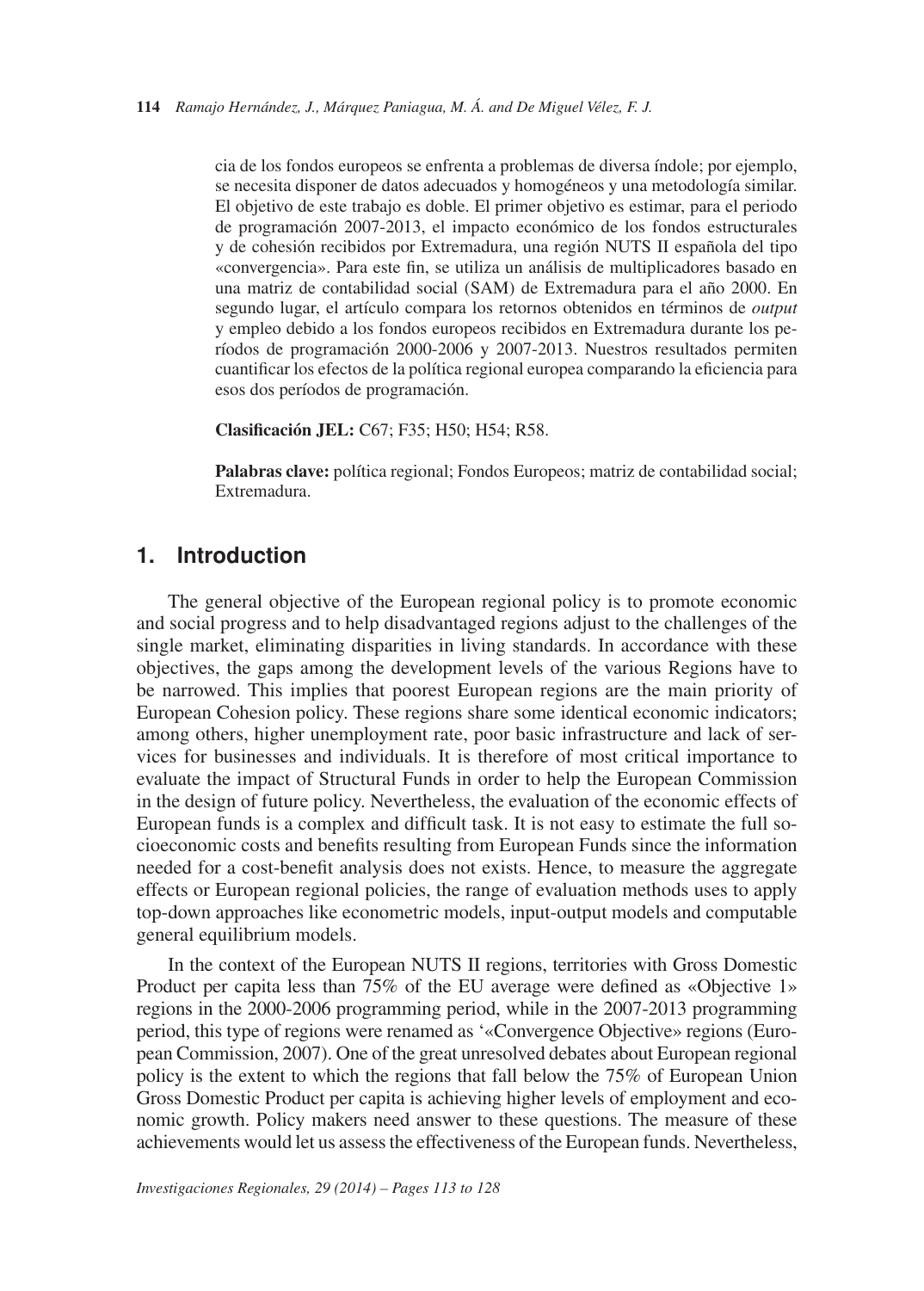although the evaluation of European Union regional policy is necessary to improve the effectiveness of the operational programmes, it is not usual to find studies comparing the efficiency of two programming periods for the case of a particular region. This could be explained by the fact that, at regional level, the study of the efficiency of the European funds during two different programming periods face many different problems; for example, it entails the consideration of both adequate and homogeneous data, similar methodology, and the difficulty to isolate the effects of the programmes.

This paper centers his focus on the analysis of the economic impact of the European Funds in Extremadura, an Autonomous Community in the southwest of Spain. The region of Extremadura was considered as one of the «Objective 1» priority areas for the European Regional Policy during the period 2000-2006, being a «Convergence Objective» region for the programming period 2007-2013. The goal of this paper is twofold. The first goal is to estimate the economic impact of the European Union structural and cohesion funds received by Extremadura, a Spanish convergence objective NUTS II region, during the programming period 2007-2013. Secondly, the paper will compare the returns obtained in terms of output and employment by the European funds received in Extremadura during two programming periods (2000-2006 and 2007-2013). It needs to be emphasized that it is not usual to find empirical contributions about this type of comparison in the literature (see for instance Cancelo *et al.,* 2009). Thus, it is necessary to design a methodological approach that will quantify the economic impacts of European Funds in Extremadura. Concretely, a multisectoral economic model based on a Social Accounting Matrix (SAM) is used to quantify the output and employment effects derived from the structural and cohesion funds that this region received due to its 'Convergence Region' situation. The multipliers analysis was based on a Social Accounting Matrix (SAM) of Extremadura for the year 2000. Our results allow quantifying the effects of the EU regional policy, showing and comparing the efficiency for these two programming periods. For the programming period 2000-2006, and as base of comparison, the results presented in Márquez *et al.* (2010) will be considered. The comparison will provide an interesting information since it will be shown empirical evidence about the efficiency of two programming periods for the case of Extremadura: the only region in Spain considered to be less developed (with a GDP per inhabitant below 75% of the EU27 average) for the next programming period 2014-2020.

The rest of the paper is organized as follows. Section 2 tries to place the Extremadurian region within the Spanish context, and the basic features of the economy of Extremadura are described. Additionally, it is shown a brief description of the EU regional policy for the program period 2007-2013. Section 3 presents the methodological issues and discusses the main results. Finally, Section 4 concludes.

#### $2.$ **Extremadura in the context of the European regional policy**

To properly situate Extremadura in the European context, firstly, this section describes the basic features of this regional economy. Therefore, subsection 2.1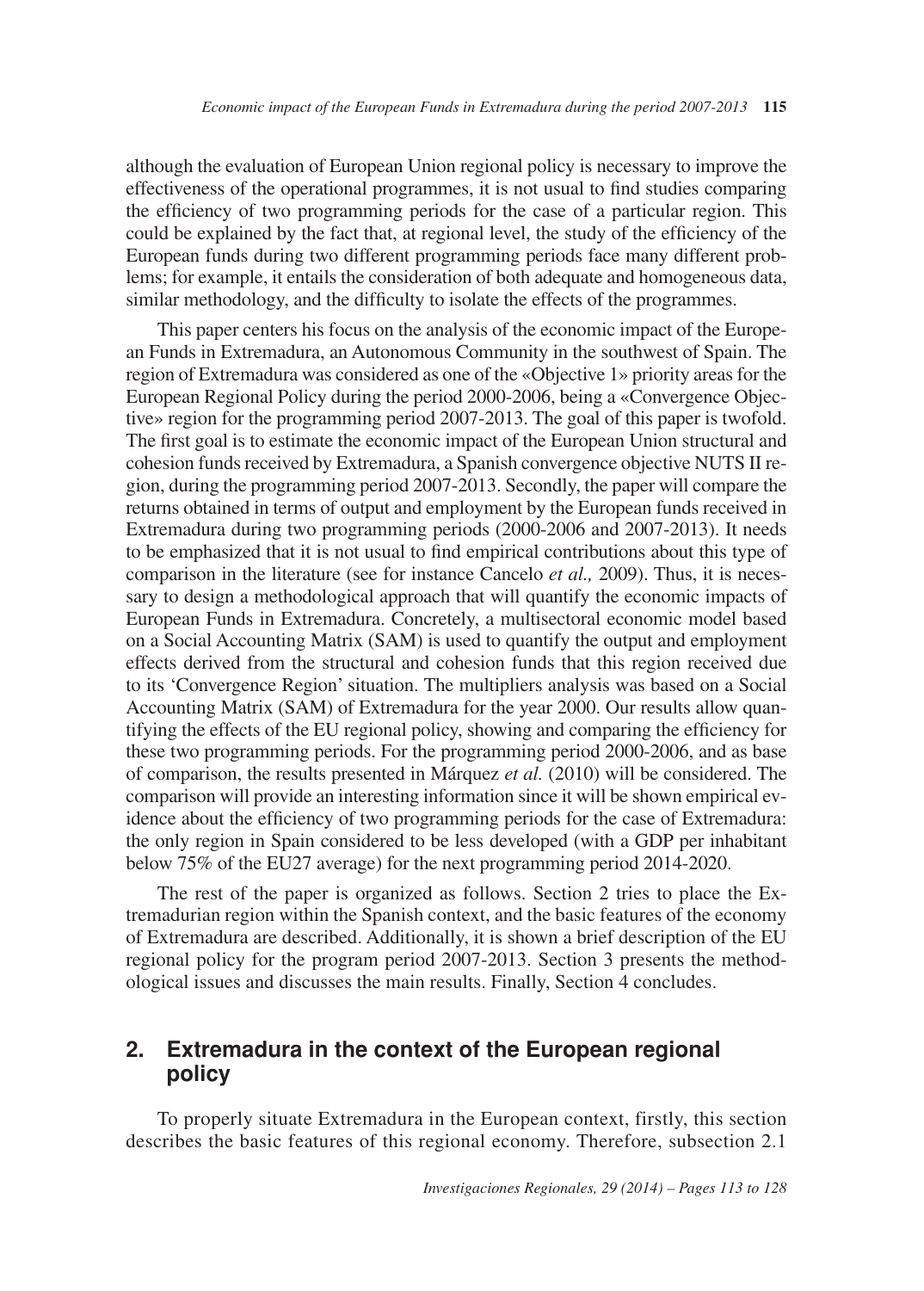analyzes the evolution of the regional economy of Extremadura in the period 2000-2013. More specifically, the evolution of production, employment and GDP per head for both the Spanish economy and the regional economy of Extremadura are presented. Secondly, in subsection 2.2, the main features of the European funds received by Extremadura in the programming period 2007-2013 are briefly shown.

#### **2.1. The economy of Extremadura in the period 2000-2013**

Extremadura has an area of  $41,634 \text{ km}^2$ , which accounts for 8.3% of the Spanish area. Its population in recent years has been around 1,080,000 inhabitants; thus, the population density of Extremadura approaches 26 Inhabitants/Km² (less than a third of the Spanish population density). Since the population of Extremadura is distributed sparsely and irregularly along the territory, it is easy to corroborate that the demographic base of Extremadura has got a great weakness. In short, it is possible to infer that domestic demand is not going to be a stimulus when conducting an increase of regional productive activities in Extremadura. Even more, this diagnosis is related to a low birth rate, high aging population and, as it will become clear later, low levels of income.

Gross Domestic Product (GDP) in constant terms (euros of year 2000) for Extremadura reflects a cumulative growth for 2000-2006 of 20.77% (in average terms, Spain grew 22.19%). This increase has its translation in a lost of weight of the economy of Extremadura in terms of share on the Spanish economy, decreasing from 1.62% to 1.60%. In the same way, during the period 2007-2013 Extremadura showed a negative growth of –6.79% (Spain had a negative growth of –5.88%). This fact implies, again, that the economy of Extremadura lost relative importance with respect to the Spanish economy (from 1.60% to 1.59%). Consequently, in terms of GDP, it is not possible to find an advance in the Extremadura economy, since Extremadura lost relative weight within the national context. In addition, Table 1 displays the growth rates of GDP (in constant terms) for Extremadura and Spain in the two programming periods.

With respect to employment, in 2000 Extremadura had about 335,100 employments, and 386,400 in 2006 (an increase of 15.31% in the programming period 2000-20006). At national level, this increase was 22.5%. This way, the labor force of Extremadura lost relevance at national level (from 2.04% in 2000 to 1.92% in 2006). On the other hand, in the case of the programming period 2007-2013, Extremadura had about 395,000 employments in 2007 and 332,400 in 2013 (decreasing –15.85%). Nevertheless, employment in Spain decreased during this period about –16.71%. Thus, employment in Extremadura was 1.91% of the total Spanish employment in 2007, being about 1.93% in 2013. From Table 2, the growth of employment in Extremadura showed a best relative behavior during the programming period 2007-2013.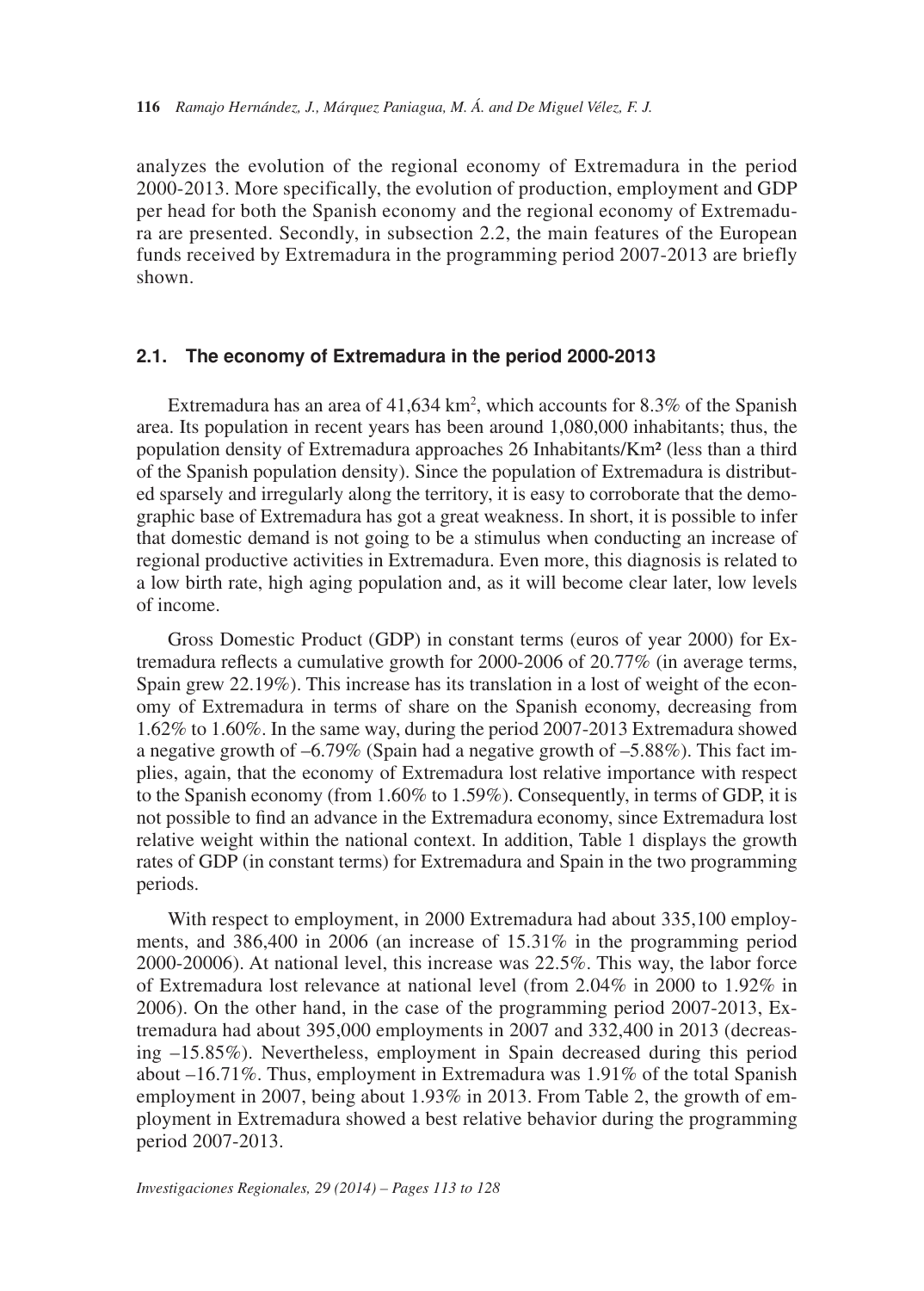| Programming period 2000-2006                                                        |                                                                                    |          |           |          |           |           |  |  |  |  |
|-------------------------------------------------------------------------------------|------------------------------------------------------------------------------------|----------|-----------|----------|-----------|-----------|--|--|--|--|
|                                                                                     | 2001                                                                               | 2002     | 2003      | 2004     | 2005      | 2006      |  |  |  |  |
| Extremadura                                                                         | $2.32\%$                                                                           | $3.34\%$ | $3.17\%$  | $3.07\%$ | $3.54\%$  | $3.74\%$  |  |  |  |  |
| Spain                                                                               | $3.67\%$<br>$2.71\%$<br>$3.09\%$<br>3.26%<br>3.58%<br>4.08%                        |          |           |          |           |           |  |  |  |  |
| $0.63\%$<br>0.08%<br>$-0.19\%$<br>$-0.04\%$<br>$-1.35\%$<br>$-0.34\%$<br>Net change |                                                                                    |          |           |          |           |           |  |  |  |  |
| Programming period 2007-2013                                                        |                                                                                    |          |           |          |           |           |  |  |  |  |
| 2007<br>2008<br>2009<br>2010<br>2011<br>2012<br>2013                                |                                                                                    |          |           |          |           |           |  |  |  |  |
| Extremadura                                                                         | $1.56\%$<br>$-0.02\%$<br>$-0.93\%$<br>3.86%<br>$-3.23\%$<br>$-2.85\%$<br>$-1.45\%$ |          |           |          |           |           |  |  |  |  |
| Spain                                                                               | 3.48%                                                                              | $0.89\%$ | $-3.83\%$ | $-0.20%$ | $0.05\%$  | $-1.64\%$ |  |  |  |  |
| Net change                                                                          | $0.38\%$                                                                           | $0.67\%$ | 0.60%     | 0.18%    | $-0.98\%$ | $-1.21\%$ |  |  |  |  |

## **Table 1.** Growth of GDP (Constant  $\in$  of the year 2000) during the period 2000-2013

Note: Net change is difference between the growth of GDP in Extremadura and the growth of GDP in Spain. *Source:* Own elaboration from National Statistics Institute of Spain (2014).

| Programming period 2000-2006                         |                                                                         |           |           |           |           |           |           |  |  |  |  |
|------------------------------------------------------|-------------------------------------------------------------------------|-----------|-----------|-----------|-----------|-----------|-----------|--|--|--|--|
|                                                      | 2001                                                                    | 2002      | 2003      | 2004      | 2005      | 2006      |           |  |  |  |  |
| Extremadura                                          | $1.37\%$                                                                | 2.30%     | 2.62%     | 2.80%     | $3.44\%$  | 1.90%     |           |  |  |  |  |
| Spain                                                | 3.23%<br>2.46%<br>3.98%<br>3.21%<br>$3.62\%$<br>4.15%                   |           |           |           |           |           |           |  |  |  |  |
| Net change                                           | $-0.59\%$<br>$-0.71\%$<br>$-1.86%$<br>$-0.16%$<br>$-0.82%$<br>$-2.08\%$ |           |           |           |           |           |           |  |  |  |  |
| Programming period 2007-2013                         |                                                                         |           |           |           |           |           |           |  |  |  |  |
| 2012<br>2007<br>2008<br>2009<br>2010<br>2011<br>2013 |                                                                         |           |           |           |           |           |           |  |  |  |  |
| Extremadura                                          | 2.23%                                                                   | $0.48\%$  | $-5.62\%$ | $-1.12%$  | $-2.48\%$ | $-4.93\%$ | $-3.20\%$ |  |  |  |  |
| Spain                                                | 3.03%                                                                   | $-0.13\%$ | $-6.49\%$ | $-2.21\%$ | $-1.87\%$ | $-4.23\%$ | $-2.96%$  |  |  |  |  |
| Net change                                           | $-0.80%$                                                                | 0.61%     | $0.87\%$  | 1.09%     | $-0.61\%$ | $-0.70%$  | $-0.24\%$ |  |  |  |  |

**Table 2.** Growth of employment during the period 2000-2013

Note: Net change denotes the difference between the growth of employment in Extremadura and the growth of employment in Spain.

*Source:* Own elaboration from National Statistics Institute of Spain (2014).

Finally, Table 3 displays the GDP per capita for both programming periods. In the first programming period, Extremadura had a GDP per capita about the 61.46% of the Spanish average in 2000 (Spanish average =100%), increasing in 2006 (66.01%). In the second programming period, Extremadura increased from 66.76% in 2007 to 68.06% in 2013. As stated before, and for the 2007-2013 period, the European Commission approved a Regional Operational Programme for Extremadura that falls within the framework laid out for the «Convergence Objective» regions.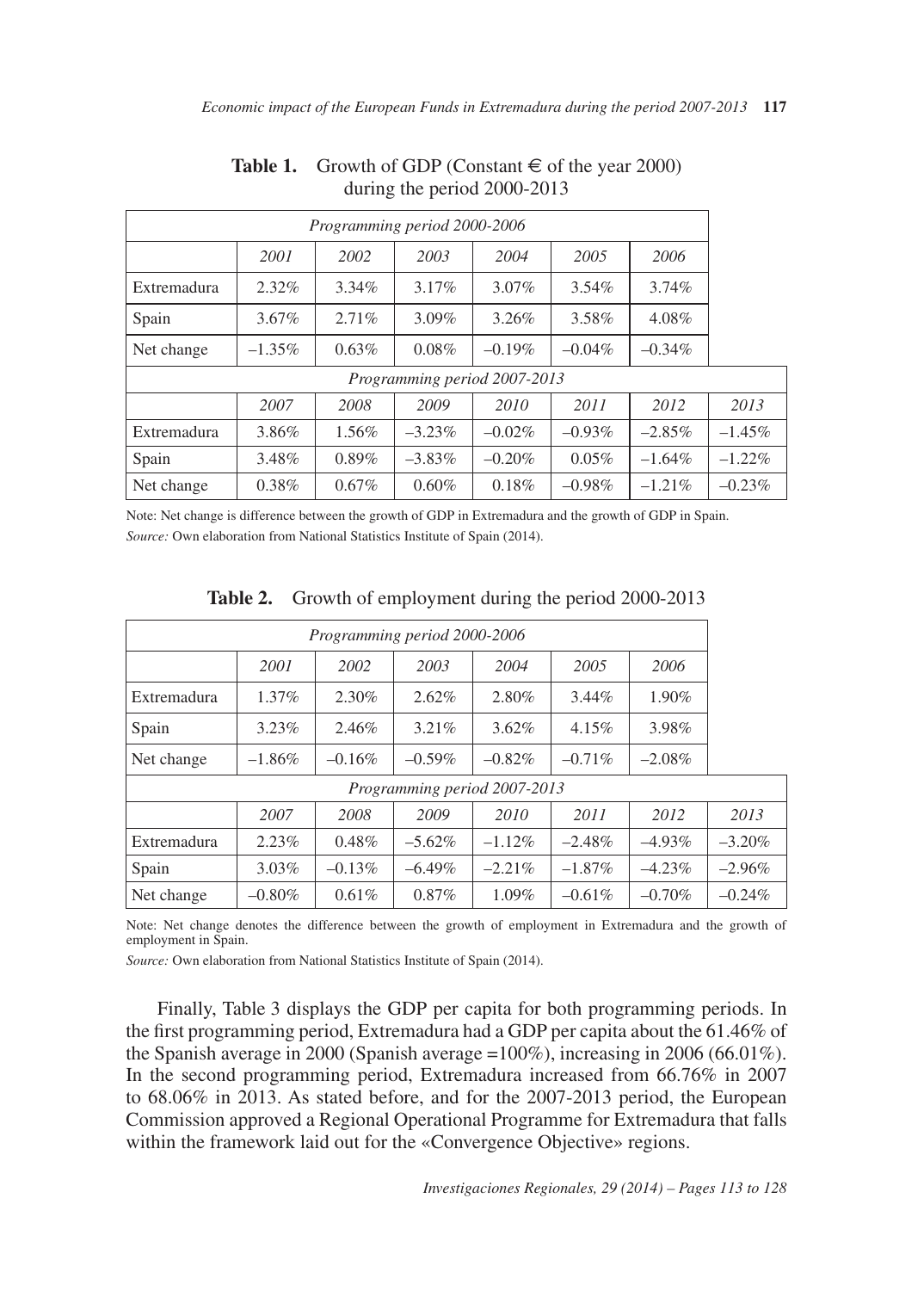|                              | Programming period 2000-2006                                       |        |        |        |        |        |        |  |  |  |  |
|------------------------------|--------------------------------------------------------------------|--------|--------|--------|--------|--------|--------|--|--|--|--|
|                              | 2000                                                               | 2001   | 2002   | 2003   | 2004   | 2005   | 2006   |  |  |  |  |
| Spain                        | 21.05                                                              | 21.50  | 21.70  | 21.91  | 22.37  | 22.70  | 23.30  |  |  |  |  |
| Extremadura                  | 12.94<br>15.38<br>13.19<br>13.64<br>14.06<br>14.47<br>14.86        |        |        |        |        |        |        |  |  |  |  |
| Percentage                   | 64.68%<br>66.01%<br>61.46%<br>61.36%<br>62.84%<br>64.16%<br>65.49% |        |        |        |        |        |        |  |  |  |  |
| Programming period 2007-2013 |                                                                    |        |        |        |        |        |        |  |  |  |  |
| Spain                        | 23.85                                                              | 23.57  | 22.38  | 22.20  | 22.13  | 21.74  | 21.53  |  |  |  |  |
| Extremadura                  | 15.92                                                              | 16.06  | 15.47  | 15.40  | 15.23  | 14.81  | 14.65  |  |  |  |  |
| Percentage                   | 66.76%                                                             | 68.14% | 69.15% | 69.38% | 68.81% | 68.15% | 68.06% |  |  |  |  |

**Tabla 3.** GDP per capita during the period 2000-2013

Note: Percentage denotes the ratio between the GDP per capita in Extremadura and the GDP per capita in Spain. *Source:* Own elaboration from National Statistics Institute of Spain (2014).

#### **2.2. The EU regional policy for Extremadura 2000-2013**

This section is aimed at describing the basic features of the finished Regional Operational Programme for Extremadura for the 2007-2013 programming period, comparing it with the earlier cohesion policy program 2000-2006.

The Structural Funds and Cohesion Funds are the main budgetary items of the European Union to support economic and social cohesion in the member states. Regional and structural policies are the second largest item in the budget after the agricultural funds; they cover more than a third of the budget. They are set-up as multi-annual initiatives, and the period from 2000 to 2013 consists of two programming periods, the first running from 2000 to 2006 and the second from 2007 to 2013.

In Márquez *et al.* (2010) a synthesis of the general lines of the programming period 2000-2006 for Extremadura is presented. On the other hand, the Regional Operational Programme for Extremadura in the period 2007-2013 contemplates seven priorities (see European Commission, 2014). Priority 1 is «Development of the Knowledge Economy». Under this priority, the primary objectives are «*to contribute to increasing economic competitiveness, to increase the effectiveness of the regional system of science and technology, and to increase the level of information and communication technology as a fundamental axis of the knowledge economy*.» Priority 2 is «Entrepreneurial Development and Innovation», that is, «*to safeguard existing competitive enterprises and to create favourable conditions for their expansion as well as for business start-ups and relocations*». Priority 3 is «Environment, Natural Surroundings, Water Resources and Risk Prevention», being the strategic objectives *«to protect and preserve biodiversity, improve water infrastructures and waste management, prevent risks and control pollution»*. Priority 4: *«Transport and Energy»*, where the specific objectives are «*to improve transport infrastructure for better traffic flows through the road network and integrate Extremadura into the*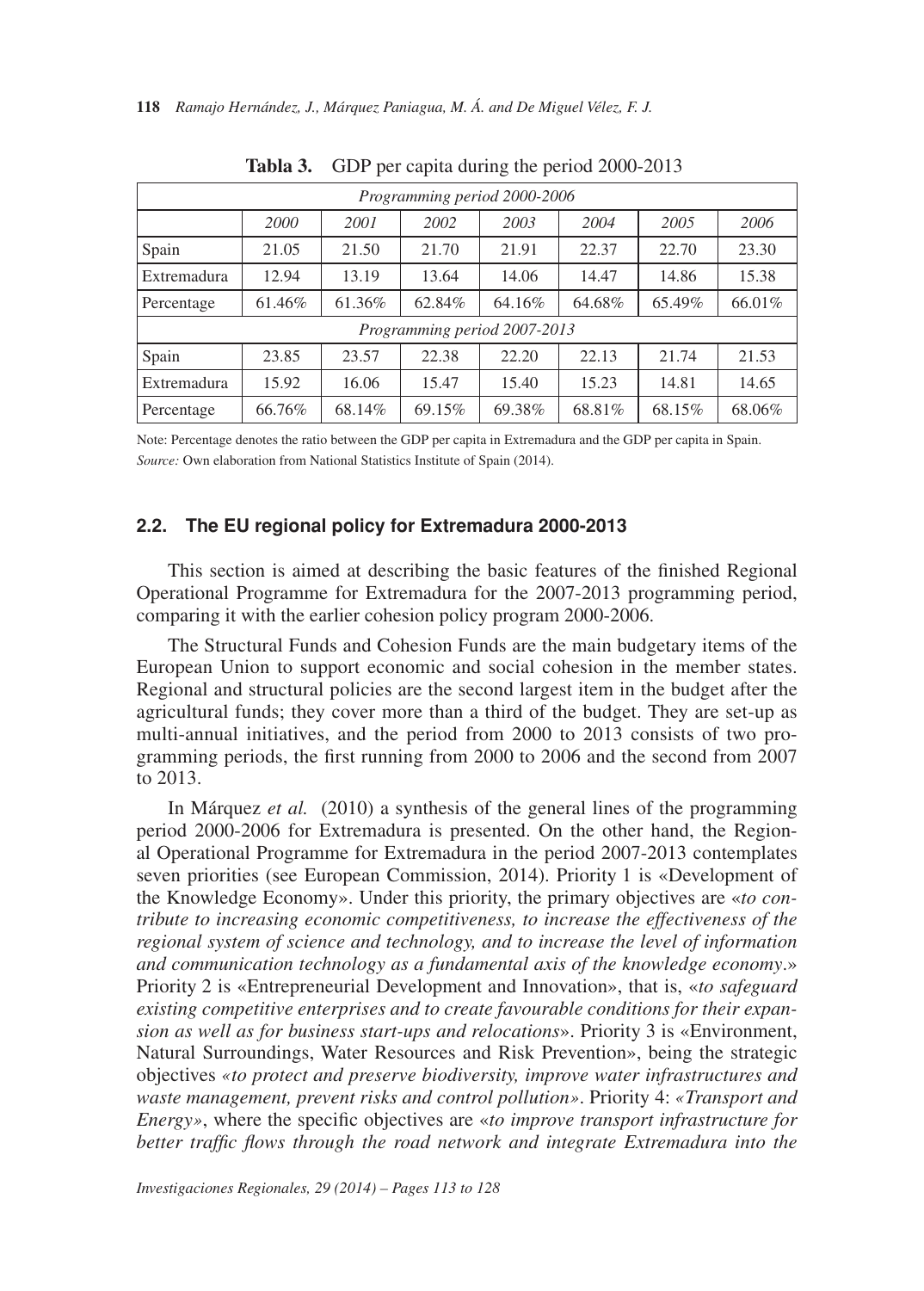*encourage energy efficiency and the use of renewable sources*». Priority 5: «Local *national communication network; to promote and improve the communication network with neighbouring territories; to promote accessibility within the region; to* and Urban Sustainable Development», where the main objectives are «*to implement new integrated urban projects for cities in Extremadura and to preserve its historical, artistic, natural and cultural heritage.*» Priority 6: «Social Infrastructures»; where the programme seeks «*to guarantee access to education and health systems and to extend the welfare infrastructure and services to all members of society*». Priority 7: «Technical Assistance», that is, technical assistance in implementing the Programme.

In this context, Table 4 shows a summary of the total funds received by Extremadura during the programming periods 2000-2006 and 2007-2013 in constant euros of 2000. From Table 4, the total amount of funds in the 2007-2013 period decreased 8.21% with respect to the 2000-2006 period (from 3,007,203 thousands of euros to 2,760,078 thousands of euros). Thus, the total funds were obtained from four funds: European Regional Development Fund (ERDF), Cohesion Fund (CF), European Social Fund (ESF), and European Agricultural Fund for Rural Development (EAFRD). The ERDF is the most important fund in both programming periods. It is important to highlight that the EAFRD increased its relevance with respect to the ESF during the programming period 2007-2013.

**Table 4.** Summary of European Funds received in 2000-2013 by Extremadura (total expenditure, including European and national co-financing; thousands of 2000 constant euros)

|                 | <b>ERDF</b> | CF             | ESF     | <b>EAFRD</b> | <b>Total Funds</b> |
|-----------------|-------------|----------------|---------|--------------|--------------------|
| Total 2000-2006 | 1,836,980   | $\overline{0}$ | 710,822 | 459,401      | 3,007,203          |
| 2007            | 449         | $\overline{0}$ | 66,686  | $\theta$     | 67,135             |
| 2008            | 4,610       | $\Omega$       | 66,568  | 168,357      | 239,535            |
| 2009            | 232,041     | $\overline{0}$ | 67,560  | 166,947      | 466,548            |
| 2010            | 396.984     | $\Omega$       | 68.767  | 113,875      | 579,626            |
| 2011            | 278,884     | $\Omega$       | 70.403  | 138,627      | 487,914            |
| 2012            | 222,680     | $\Omega$       | 72,251  | 138,454      | 433,385            |
| 2013            | 183,743     | 27,190         | 138,167 | 136,835      | 485,935            |
| Total 2007-2013 | 1,319,391   | 27,190         | 550,402 | 863,095      | 2,760,078          |

 Note: ERDF = European Regional Development Fund; CF = Cohesion Fund; ESF = European Social Fund; EAFRD = European Agricultural Fund for Rural Development.

*Source:* Own elaboration using data from the Ministry of Economy and Finance of Spain and the Government of Extremadura.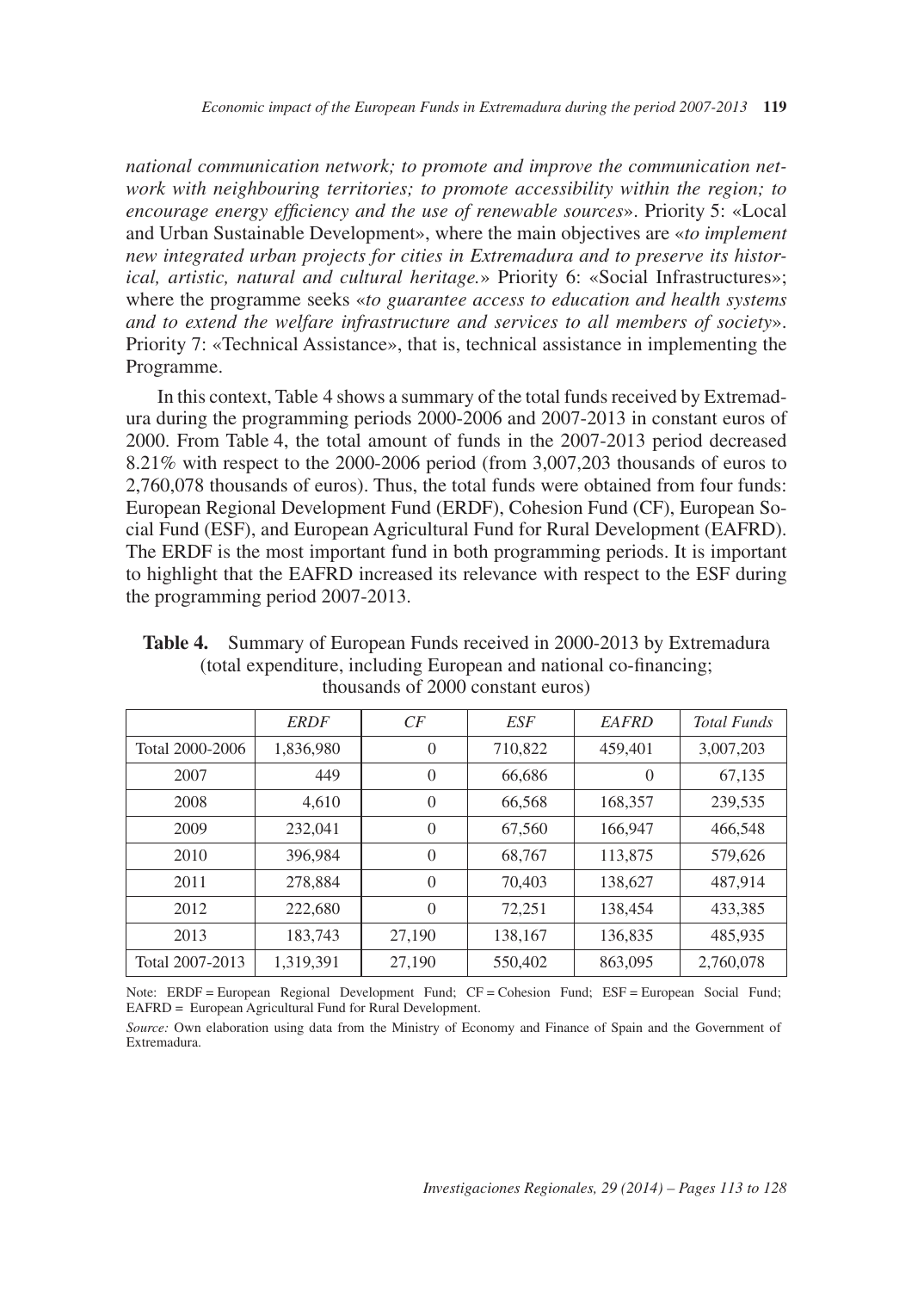## **3. Economic effects of the EU Funds received by Extremadura during the period 2007-2013: a SAM multiplier analysis**

For the case of the Spanish regional economy of Extremadura, this section provides the estimation of the economic impact in terms of output and employment induced by the EU Funds received during the programming period 2007-2013.

These effects are computed by using a multisectoral economic model that takes into account the interrelationships between the different agents in the economy. Besides, unlike aggregate macroeconomic models, the multisectoral models provide results with a high disaggregation detail. For this purpose, one of the most used tools in the literature is the input-output analysis. However, a slightly different methodology is employed, in our opinion, more complete and suitable. Specifically, the multiplier effects are obtained from a *social accounting matrix* (SAM) for Extremadura (see, for example, Lima and Cardenete, 2005).

The main difference between the input-output model and the SAM multipliers model is that the latter includes a wider closure model and interdependence effects ignored by the former. In particular, while the traditional input-output demand model only considers the interdependences related to the productive sphere, i.e. the interdependences between production sectors, the SAM multipliers model also includes the primary factors income, its distribution among the institutions (mainly the households) and other income redistribution transactions.

Therefore, the SAM multipliers model can be seen as a generalization of the input-output model, providing a more precise assessment of the effects produced by exogenous changes (as it is considered in this paper). However, the SAM multipliers model also has some limitations that must be considered for the results; mainly, the linear relationships among the economic agents, exogenous prices, and no supply constraints in the economy. Some of these limitations are resolved in the more complex computable general equilibrium models (for some recent applications, see, among others Monrobel *et al.,* 2013, and Cardenete *et al.,* 2014).

#### **3.1. The SAM for Extremadura and the SAM multipliers model**

In our application, the SAM of reference comes from the work of De Miguel *et al.* (2009), where a social accounting matrix for Extremadura for the year 2000 (SAMEXT2000) was constructed. Due to statistical limitations, in particular the lack of updated and surveyed input-output tables, this SAM came of updating a previous SAM for Extremadura for the year 1990 by using the cross-entropy method. The original SAMEXT2000 incorporated 37 accounts, including 6 different taxes and a wide sectoral disaggregation, and showing 16 production sectors as well as 9 commodities.

In this paper, the original SAMEXT2000 was aggregated to make easier the assignments of exogenous income injections, resulting a total of 11 accounts. So, the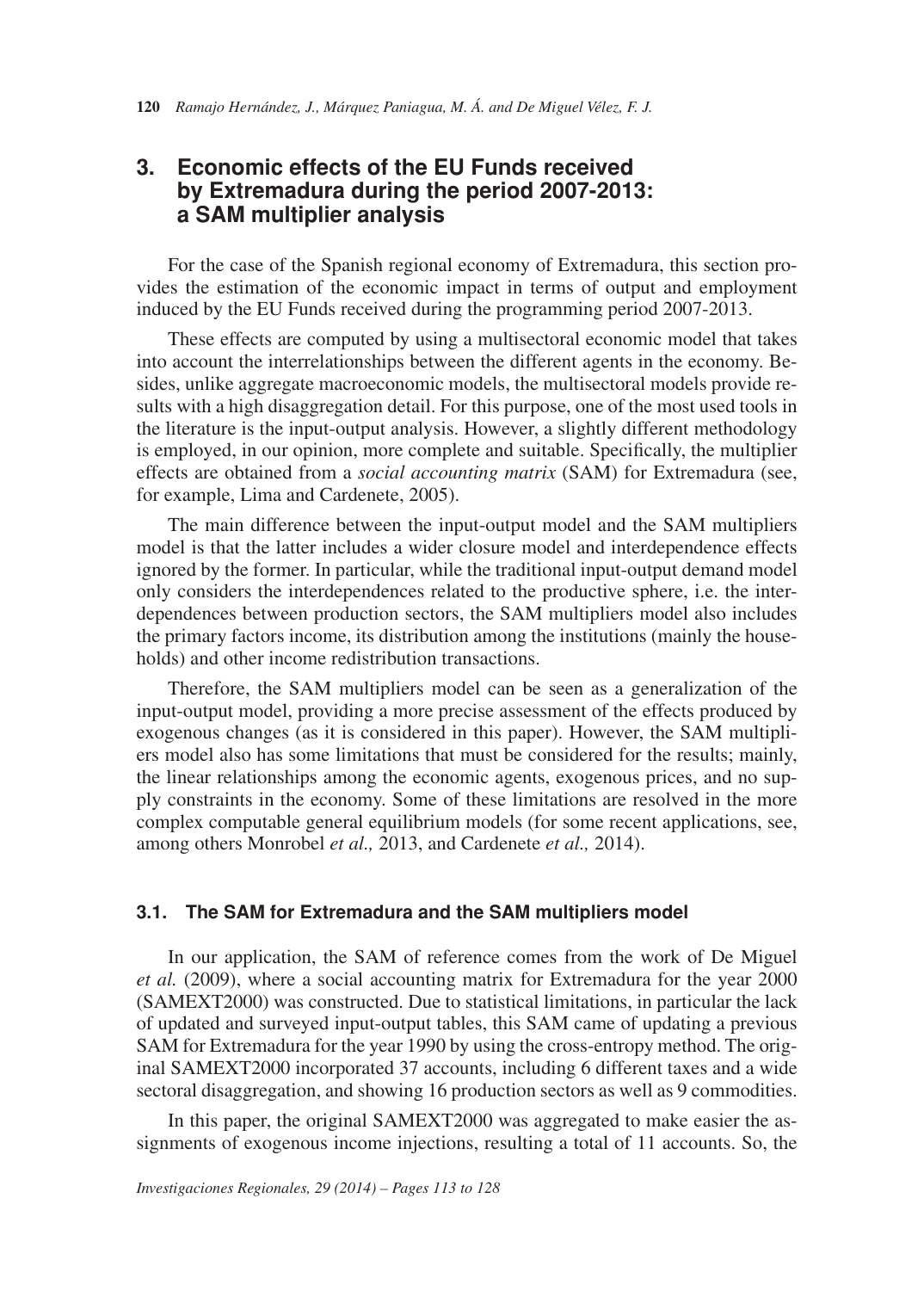production system was divided into 5 sectors that represent the productive activity of the Extremadurian economy: agriculture, manufacturing, construction, sales oriented services, and non-sales oriented services. Additionally, the social accounting matrix shows two primary factors (labor and capital) and a generic account containing the revenues and expenditures of the households. The aggregate capital account shows all the sources of investment and savings of all the economic agents. The government account includes their relationships with other agents, basically through taxes and transfers. Finally, it was considered an account for the foreign sector, in which relations with external agents (both from the rest of Spain and from the world) are collected. Table 5 shows the 11-accounts SAM that served as basis for the multipliers model described below.

to savings/investment accounts, and the external sector.<sup>1</sup> Formally, the development of a SAM multiplier model requires distributing the accounts in the matrix between endogenous and exogenous accounts; that is, it is necessary to establish a closure model assumption. Traditionally, the accounts relative to the government, the capital (saving/investment) accounts, and the foreign sector accounts are considered exogenous. On the other hand, the remaining accounts (usually the primary factors, households and production sectors) are considered endogenous. In our case, given the importance of the public sector in the reception and generation of spending associated with the European Funds, the government account has been considered as endogenous. This way, the only exogenous accounts are those related

Regarding its mathematical formulation, the SAM multipliers model basically transforms the accounting constraints that have to be verified by the social accounting matrix, expressing them in a different way (to relate exogenous injections with endogenous incomes). Thus, the basic equation of the model can be expressed as follows (Pyatt and Round, 1979):

$$
y = (I - A)^{-1} x = M \cdot x \tag{1}
$$

where *y* denotes a *n*-column vector of endogenous incomes, *A* represents a *n*x*n* matrix of average propensities of spending, *x* is a *n*-column vector of exogenous investment injections, *I* is an identity matrix, and *M* is the multipliers *n*x*n* matrix obtained from the original SAM that is usually known as *accounting multipliers matrix* (see Table 6).

These multipliers can be decomposed into several values that reflect the role of the different types of interdependencies. Different methods for multipliers decomposition have been proposed in the literature. In our case, taking as point of departure the work of Cardenete and Sancho (2003), we propose a decomposition technique that allows differentiating between direct effects and non-direct effects. The resulting expression is as follows:

$$
M = (I + A) + (M - I - A) = M_{DE} + M_{NDE}
$$
 (2)

<sup>&</sup>lt;sup>1</sup> Alternative closure model assumptions can be found in the literature, depending on the topic considered. For example, Polo, Roland-Holst and Sancho (1991) and Ferri and Uriel (2000) also include the saving/investment account into the endogenous part of the model.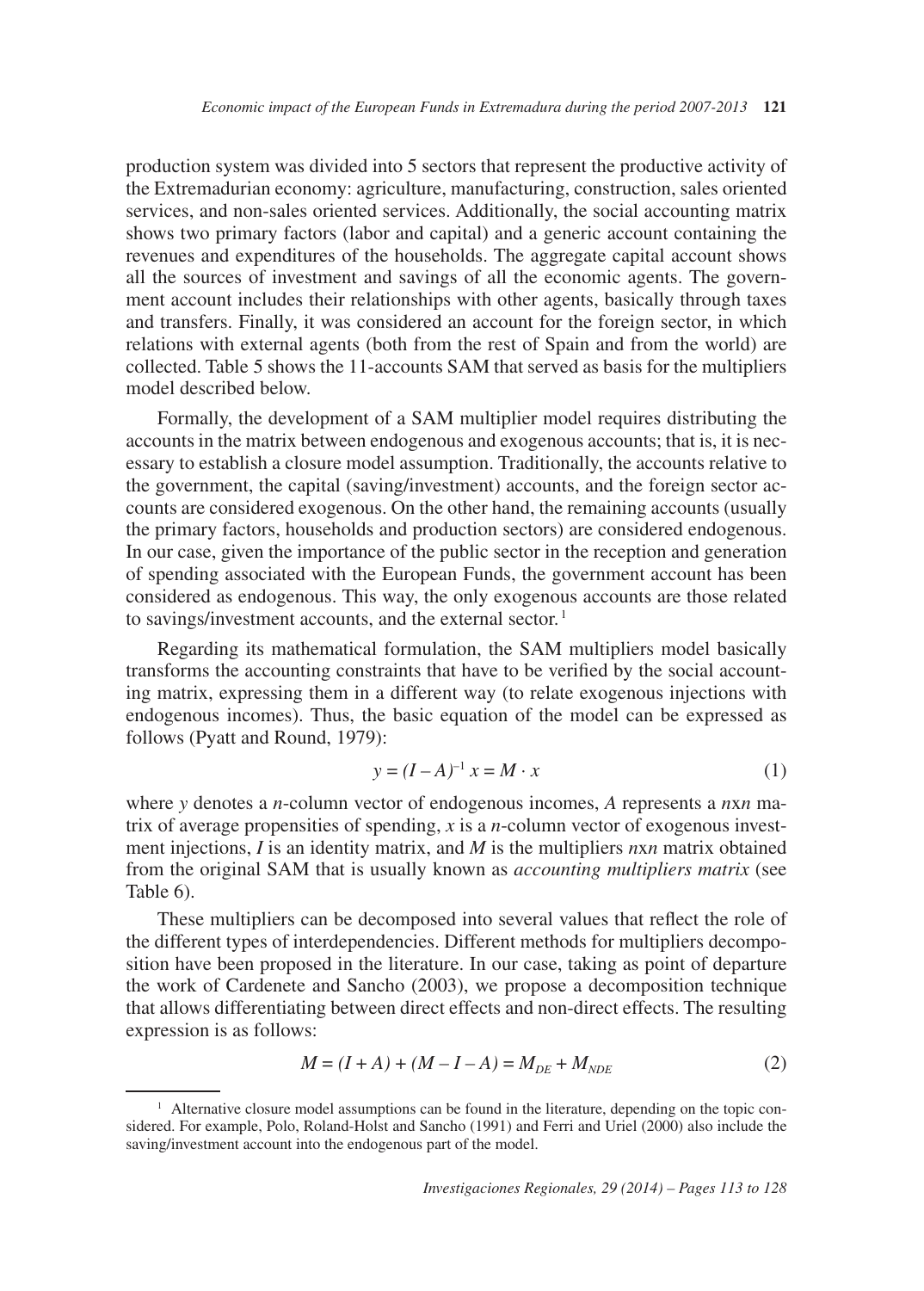|                                      |                   |                  |                    |                     |                                        |           |                           |                             | The Social Accounting Matrix for Extremadura (11x11 accounts; thousand euros) |                                        |           |             |
|--------------------------------------|-------------------|------------------|--------------------|---------------------|----------------------------------------|-----------|---------------------------|-----------------------------|-------------------------------------------------------------------------------|----------------------------------------|-----------|-------------|
|                                      | 1. Labor          | Capial<br>$\sim$ | 3. House-<br>holds | 4. Agricul-<br>ture | $5.$ Manufac- $6.$ Construc-<br>turing | tion      | 7. Sales<br><b>Orient</b> | 8. Non-sales<br>Orient Serv | 9. Govern-<br>ment                                                            | 10. Saving   11. Foreign<br>$\ddot{m}$ | sec       | Total       |
| 1. Labor                             | $\circ$           | $\circ$          | $\circ$            | 152,242             | 513,451                                | 758,846   | 1,633,713                 | 1,963,176                   | $\circ$                                                                       | $\circ$                                | $\circ$   | 5,021,428   |
| Capital<br>ΙÓ.                       | $\circ$           | $\circ$          | $\circ$            | 1,044,882.0         | 464,264.0                              | 324,881.8 | 2,517,697.1               | 177,899.1                   | $\circ$                                                                       | $\circ$                                | $\circ$   | 4,529,624   |
| Households<br>3.                     | .264<br>4,129     | 4,529,624        | $\circ$            | $\circ$             | $\circ$                                | $\circ$   | $\circ$                   | $\circ$                     | 2,009,696                                                                     | $\circ$                                | 61,948    | 10,730,532  |
| Agriculture<br>4                     | $\circ$           | $\circ$          | 344,694.4          | 490,958.6           | 413,634.7                              | 411.3     | 71,328.0                  | 8,126.4                     | 119,386.9                                                                     | 139,466.7                              | 631,903.2 | 2,219,910.0 |
| Manufacturing<br>S.                  | $\circ$           | $\circ$          | 871,015.7          | 88,246.3            | 242,384.9                              | 250,930.7 | 184,053.9                 | 85,691.8                    | $\circ$                                                                       | 110,845.2                              | 439,205.6 | 2,272,374.2 |
| Construction<br>6.                   | $\circ$           | $\circ$          | 175,326.4          | 8,046.7             | 9,262.4                                | $\circ$   | 39,765.1                  | 26,856.7                    | $\circ$                                                                       | 1,796,485.7                            | $\circ$   | 2,055,743   |
| Sales Orient<br>Ĩ,                   | $\circ$           | $\circ$          | 3,636,264.6        | 153,229.7           | 275,806.1                              | 360,457.2 | 657,945.3                 | 284,196.1                   | $\circ$                                                                       | 47,036.5                               | 40,377.2  | 5,455,312.6 |
| Orient Serv<br>Non-sales<br>$\infty$ | $\circ$           | $\circ$          | 133,698.8          | $\circ$             | $\circ$                                | $\circ$   | $\circ$                   | 1,235,182,499               | 2,615,569                                                                     | $\circ$                                | $\circ$   | 2,750,503   |
| Government<br>o.                     | $\bar{R}$<br>892, | $\circ$          | 1,469,936          | $\circ$             | 3,390.3                                | 46,355.7  | 41,777.8                  | $\circ$                     | $\circ$                                                                       | 2,291,028                              | $\circ$   | 4,744,651.9 |
| Saving/inv<br>$\supseteq$            | $\circ$           | $\circ$          | 2,388,158          | $\circ$             | $\circ$                                | $\circ$   | $\circ$                   | $\circ$                     | $\circ$                                                                       | $\circ$                                | 2,236,816 | 4,624,974   |
| Foreign sec<br>$\equiv$              | $\circ$           | $\circ$          | 1,711,438.1        | 282,304.7           | 350,180.8                              | 313,860.3 | 309,032.4                 | 203,321.7                   | $\circ$                                                                       | 240,111.9                              | $\circ$   | 3,410,250   |
| Total                                | 428<br>5,021      | 4,529,624        | 10,730,532         | 2,219,910.0         | 2,272,374.2                            | 2,055,743 | 5,455,312,636             | 2,750,503                   | 4,744,651.883                                                                 | 4,624,974                              | 3,410,250 |             |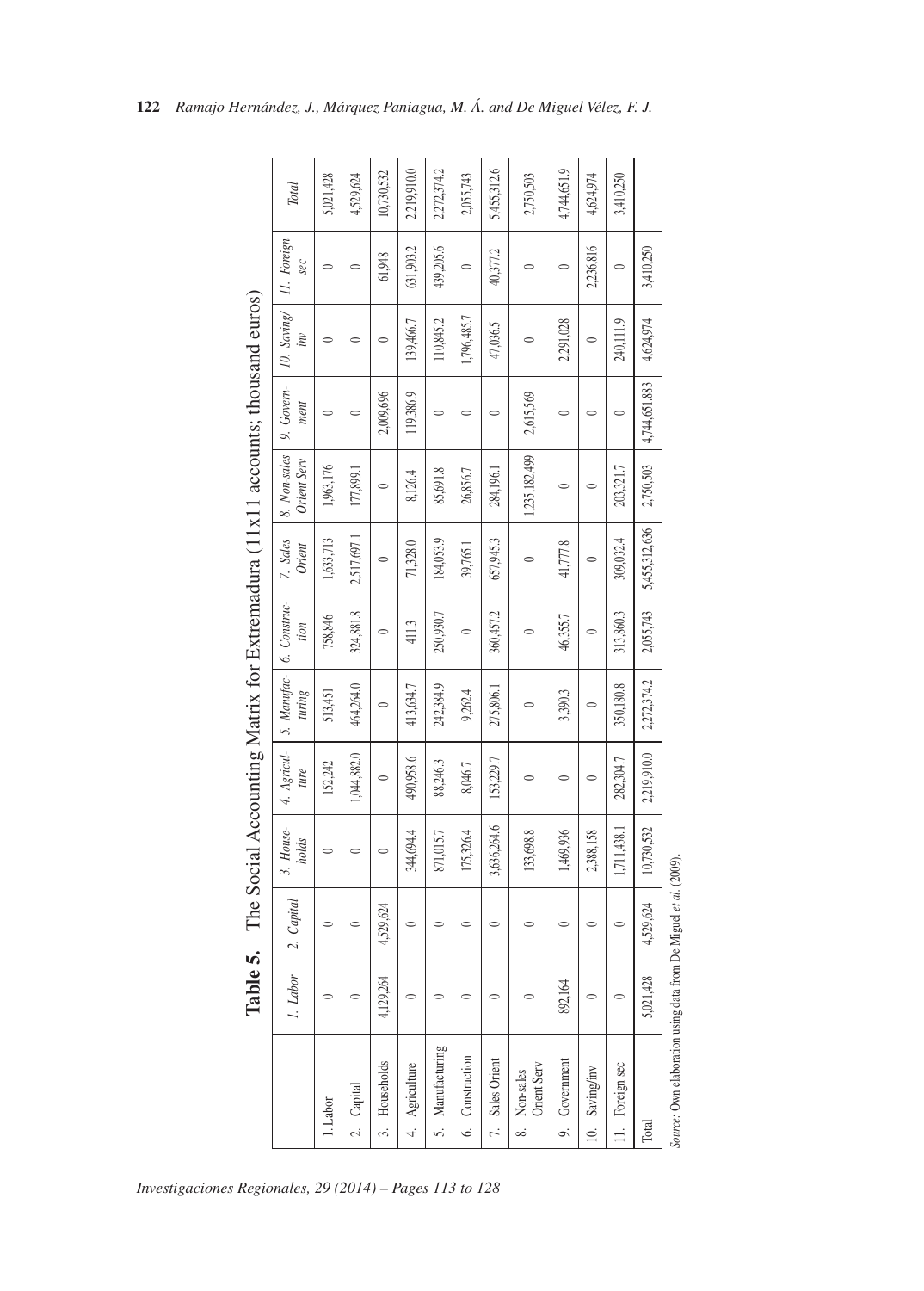|                                               | 9. Government                  | 0.99  | 0.67           | 2.11       | 0.22        | 0.27             | 0.05            | 0.98             | 0.84             | 147           |
|-----------------------------------------------|--------------------------------|-------|----------------|------------|-------------|------------------|-----------------|------------------|------------------|---------------|
|                                               | 8. Non Mark<br>Serv            | 1.33  | 0.70           | 2.02       | 0.19        | 0.28             | 0.05            | 1.00             | 1.31             | 0.52          |
|                                               | 7. Market<br>Servic            | 0.91  | 1.12           | 2.06       | 0.20        | 0.29             | 0.05            | 2.03             | 0.28             | 0.46          |
|                                               | 6. Construction                | 0.97  | 0.80           | 1.79       | 0.19        | 0.36             | 1.04            | 0.99             | 0.27             | 0.45          |
|                                               | 5. Manufac-<br>turing          | 0.79  | 0.92           | 1.74       | 0.41        | 1.34             | 0.04            | 0.92             | 0.24             | 0.39          |
|                                               |                                | 0.61  | 1.17           | 1.83       | 1.45        | 0.28             | 0.04            | 0.89             | 0.22             | 0.37          |
| Table 6. The accounting multipliers matrix, M | 3. Households   4. Agriculture | 0.56  | 0.60           | 2.24       | 0.18        | 0.26             | 0.05            | 0.95             | 0.26             | 0.41          |
|                                               | 2. Capital                     | 0.56  | 1.60           | 2.24       | 0.18        | 0.26             | 0.05            | 0.95             | 0.26             | 0.41          |
|                                               | <b>Labor</b>                   | 1.63  | 0.62           | 2.22       | 0.19        | 0.27             | 0.05            | 0.96             | 0.36             | 0.60          |
|                                               |                                | Labor | Capital        | Households | Agriculture | 5. Manufacturing | 6. Construction | 7. Market Servic | 8. Non Mark Serv | 9. Government |
|                                               |                                |       | $\overline{c}$ |            |             |                  |                 |                  |                  |               |

| $\sim$ $\sim$ $\sim$ $+$ $\sim$ $\sim$ $\sim$ |
|-----------------------------------------------|
|                                               |
| ho noontham montham han<br>$\frac{1}{2}$      |
| :<br>Ī                                        |
|                                               |

*Investigaciones Regionales, 29 (2014) – Pages 113 to 128*

*Source:* Own elaboration using data from De Miguel *et al.* (2009).

Source: Own elaboration using data from De Miguel et al. (2009).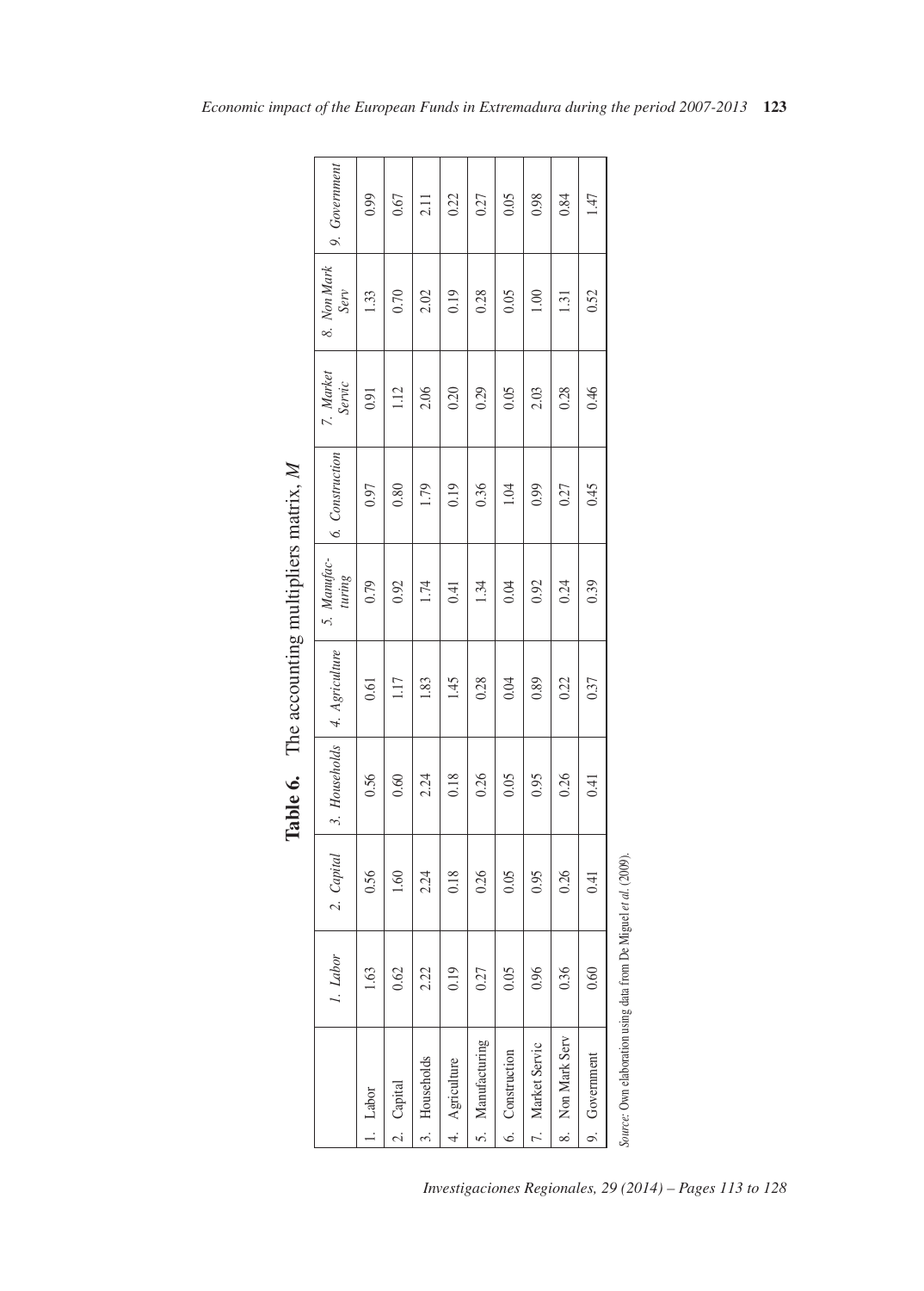$M_{DF}$  can be called *direct effects matrix* because it captures the direct interdependencies among the different endogenous accounts, including the intermediate inputs.  $M_{NDE}$  incorporates the *non-direct effects*, i.e. it is a residual matrix because it includes the rest of interdependencies. Therefore,  $M_{NDE}$  captures the indirect effects among the production sectors; the induced effects arising from the feedback among the households and the production sectors through income and consumption; and the non-direct effects linked to the government through taxes, income transfers and public consumption.

#### **3.2. The results**

Once exposed the SAM multipliers model, we can use the previous equations to calculate the effects that the EU Funds had in Extremadura during the programming period 2007-2013. In our analysis, we show the following results: first, increases in the domestic production, distinguishing between direct and no direct effects; and second, increases in the volume of employment. In all cases, we adopt the closure model assumption discussed above. Thus, the primary factors labor and capital, the representative group of households, the production sectors and the public sector were considered endogenous accounts.

From the previous equation of the SAM multipliers model, it is possible to express it in incremental terms as follows:

$$
\Delta y = M \cdot \Delta x \tag{3}
$$

Then, to obtain the economic impact on domestic output (vector ∆*y*) associated with investments derived from the EU Funds, it is necessary to allocate these investments to the different exogenous accounts (vector  $\Delta x$ ). The accounting multipliers matrix *M* acts as a «bridge» matrix to determine the corresponding effects on domestic production.

To compute the employment effects we consider the following equation:

$$
\Delta e = E \cdot M \cdot \Delta x \tag{4}
$$

where  $E$  represents a diagonal matrix whose generic term  $E_{ii}$  represents the quantity of employed in each sector for every euro of domestic output in this sector (employment coefficients).

sectors or to the public sector.<sup>2</sup> In our application, the temporal distribution of flows that makes up the European Funds was considered, estimating the yearly effects of the investments under the programming period 2007-2013. Therefore, it was necessary to build seven 9-vectors of exogenous injections (∆*x(2007)*, ∆*x(2008)*,*...*, ∆*x(2013)*), which has supposed to distribute for each year the investments among the nine endogenous accounts of our model. To do this, the specific objectives of each fund were considered, assigning all the investments projects listed in the programming period to specific production

<sup>&</sup>lt;sup>2</sup> See Delgado (2012) and Monrobel (2010) for the assignment rules.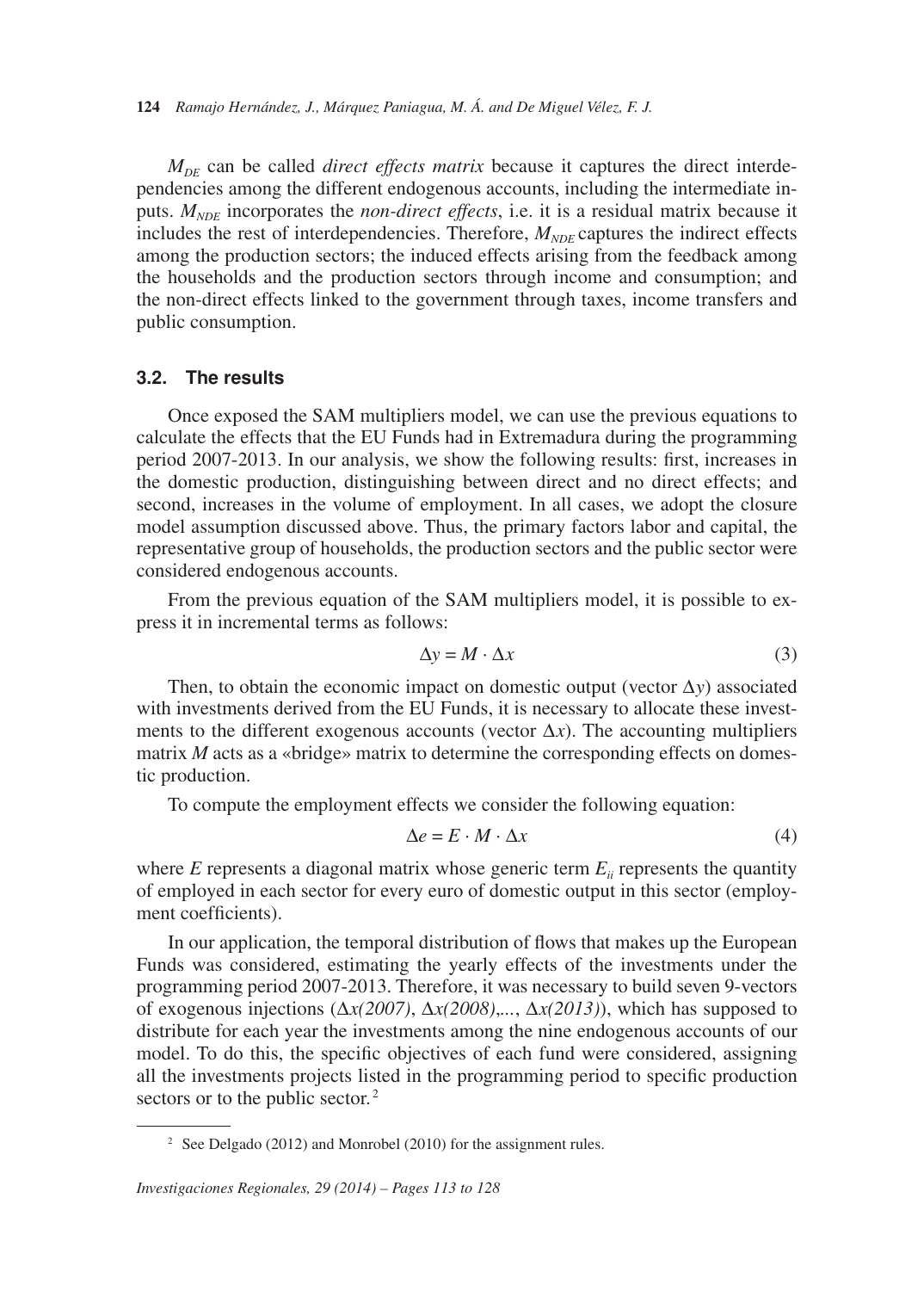Taking the accounting multipliers matrix for Extremadura *M* (Table 6) and the yearly exogenous sectoral spending ∆*x(2007)*, ∆*x(2008)*,*...*, ∆*x(2013)*, the effects on the domestic production and the employment were obtained for each of the seven years considered. These multipliers effects are shown in Table 7.

With respect to the output impact, the accumulated estimated effects (7,581 millions of constant euros) should be assessed in relative terms with respect to the entire amount of European Funds received by Extremadura during the period 2007-2013

|                 |            | <b>TOTAL EFFECTS</b> |            |
|-----------------|------------|----------------------|------------|
|                 |            | Production           | Employment |
|                 | Direct     | 54,929,615           |            |
| 2007            | Non direct | 116,871,199          |            |
|                 | Total      | 171,800,814          | 4,381      |
|                 | Direct     | 283,617,186          |            |
| 2008            | Non direct | 386,212,664          |            |
|                 | Total      | 669,829,850          | 16,402     |
|                 | Direct     | 515,949,377          |            |
| 2009            | Non direct | 772,261,987          |            |
|                 | Total      | 1,288,211,364        | 31,757     |
|                 | Direct     | 615,432,951          |            |
| 2010            | Non direct | 971,942,810          |            |
|                 | Total      | 1,587,375,761        | 39,293     |
|                 | Direct     | 528,578,190          |            |
| 2011            | Non direct | 812,670,639          |            |
|                 | Total      | 1,341,248,829        | 33,136     |
|                 | Direct     | 472,178,144          |            |
| 2012            | Non direct | 720,100,773          |            |
|                 | Total      | 1,192,278,917        | 29,442     |
|                 | Direct     | 522,348,481          |            |
| 2013            | Non direct | 808,315,485          |            |
|                 | Total      | 1,330,663,966        | 32,597     |
|                 | Direct     | 2,993,033,944        |            |
| Total 2007-2013 | Non direct | 4,588,375,557        |            |
|                 | Total      | 7,581,409,501        |            |

**Table 7.** Impact of the European Funds received in the programming period 2007-2013 on the domestic production (constant  $\epsilon$  of the year 2000) and on the employment of Extremadura

*Source:* Own elaboration.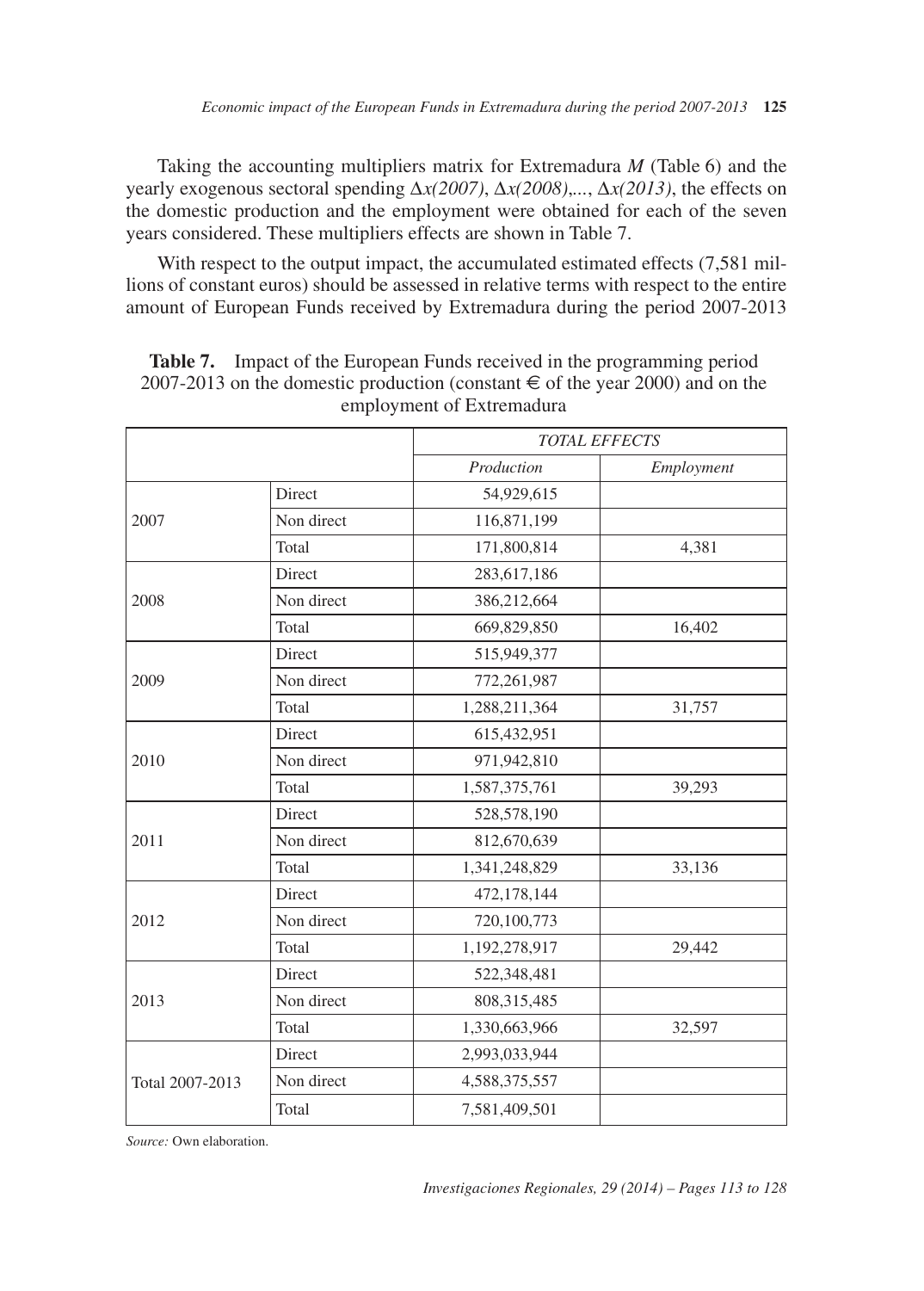(over 2,760 million of constant euros). Thus, this implies an output/investment ratio of 2.75, that to say, an efficiency coefficient of output over the period 2007-2013 of 2.75 euros of domestic production for every euro of European Funds entering in the Extremadurian economy. The highest output effects values are for the years 2009 to 2013, those with the most relevant investments executed.

It is relevant to make a comparison with the European Funds received in the previous programming period 2000-2006. It implied a cumulative effect of approximately 6,600 million of euros constant of the year 2000, derived from a total investment of about 3,000 million of constant euros (Márquez *et al.*, 2010). Therefore, the output/ investment ratio for the period 2007-2013 (2.75) has been higher than the previous one (2.18 million of euros per million invested for the period 2000-2006).

Regarding the multipliers decomposition, the effects related to the non-direct interdependences are clearly higher than the direct effects for all years considered. In global terms (period 2007-2013), they are more than 50% greater than the direct effects (4,588 millions of euros against 2,993 millions).

As for the effects on employment in each of the years considered (last column of Table 7), it can be seen again that the greatest impact occurs during the period 2009-2013. During these years, they were created (or maintained) a number of employments near or higher than 30,000 employments, with a peak impact about 39,000 employments in year 2010. If we assess the estimates obtained in terms of the volume of investments received each year, the results suggest an efficiency coefficient of employment of 67, that is, for every million of constant euros invested they were generated or maintained around 67 employments in the region during the period 2007-2013.

During the previous period 2000-2006, the greatest impact occurred in the period 2003-2006, where they were generated (or maintained) near or above 24,000 employments, with a peak impact of 32,000 jobs in 2006 (Márquez *et al.*, 2010). Overall, the employment/investment ratio was 49 on average; this implied the generation or maintenance of approximately 49 employments for every million of euros invested.

In summary, and in terms of the benefits obtained from the generation or maintenance of production and employment, the estimates indicate the existence of a greater efficiency coefficients in the programming period 2007-2013 than during the previous programming period 2000-2006.

## **4. Conclusions**

the main purpose of this paper was to compare the returns obtained in terms of output and employment by the European funds received in the Spanish region of Extremadura during the programming periods 2000-2006 and 2007-2013. Extremadura was defined as «Objective 1» regions in the 2000-2006 programming period, while in the 2007-2013 programming period, this region was a «Convergence Objective» region. The main contribution of this paper is that our analysis allows quantifying the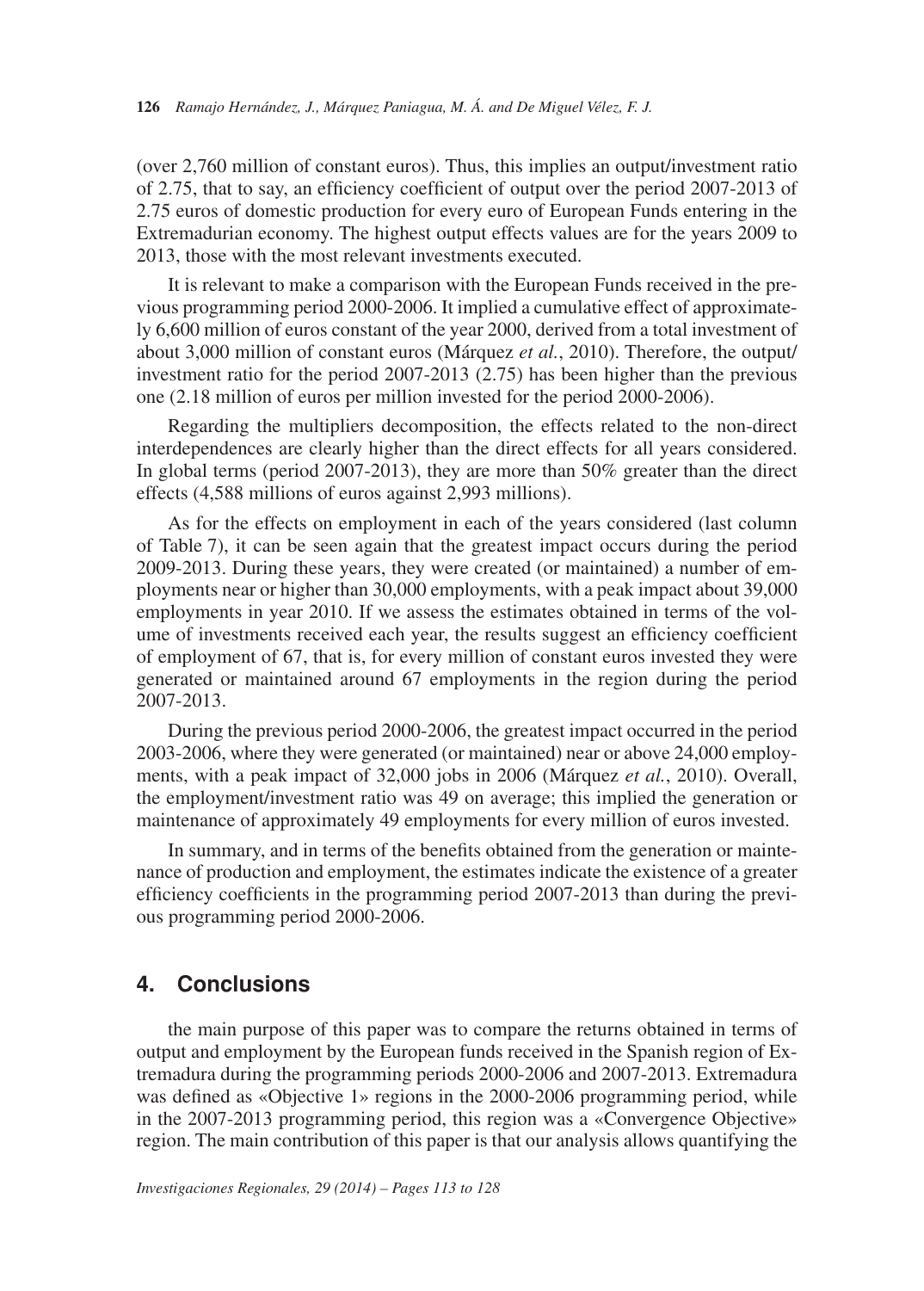effects of the EU regional policy on a regional economy, showing and comparing the efficiency for two different programming periods.

As a first step, the paper has analyzed the impact of the European Funds in the period 2007-2013 on the Convergence Region of Extremadura by means a multipliers analysis based on a Social Accounting Matrix (SAM) of Extremadura for the year 2000. It is important to emphasize the reduction (–8.21%) of the total amount of European Funds in the period 2007-2013 with respect to the 2000-2006 period. Besides, although in both programming periods the ERDF is the most important fund, the EAFRD increased its relevance with respect to the ESF during the programming period 2007-2013.

From the estimations of the impacts of the European investments on the regional economy of Extremadura in 2007-2013, some results can be highlighted. In cumulative terms, the regional production of Extremadura increased above 7,580 millions of constant euros of the year 2000. This amount should be assessed in terms of the total investment, around 2,760 millions of euros constants of the year 2000. This implies an investment/total effect ratio of 2.75. The highest effects appeared in the period 2009-2013, since the main part of both the ERDF and the EAFRD were executed during this period.

Regarding employment effects caused by the European funds on the regional economy of Extremadura in 2007-2013, the greatest impact is, once again, on the period 2009-2013, where they were generated (or maintained) a number of employments of around 30,000. The most important effect was in 2010, with an impact in terms of employments over 39,000. By sectors, the employment effects were generated mainly in the market services sector, followed by non-market services and agriculture.

Considering the amount of investment received each year in Extremadura, the results of the programming period on the Extremadurian employment indicate that, for every million euros (in constant euros of the year 2000) invested in the period 2007-2013, they were generated or maintained on average around 67 employments in the region of Extremadura.

Finally, the main empirical contribution of this paper was to compare the returns obtained in terms of output and employment by the European funds received in the Spanish region of Extremadura during the programming periods 2000-2006 and 2007-2013. In this sense, it is important to remark that, in comparison with the economic impact of European funds received in the previous programming period (2000-2006), our estimations indicate higher efficiency coefficients for the 2007 2013 period. This efficiency is shown in both, in terms of the benefits obtained in generation of new production (an output/investment ratio of 2.18 in 2000-2006 *vs* 2.75 in 2007-2013), and in terms of maintenance or creation of new employments (employment/investment ratio of 49 for the period 2000-2006 *vs* 67 in 2007-2013).

To conclude, two final comments. First, it is necessary to highlight the importance of the economic impact of the European Funds in Extremadura in terms of economic growth and employment in the two programming periods. Second, it needs